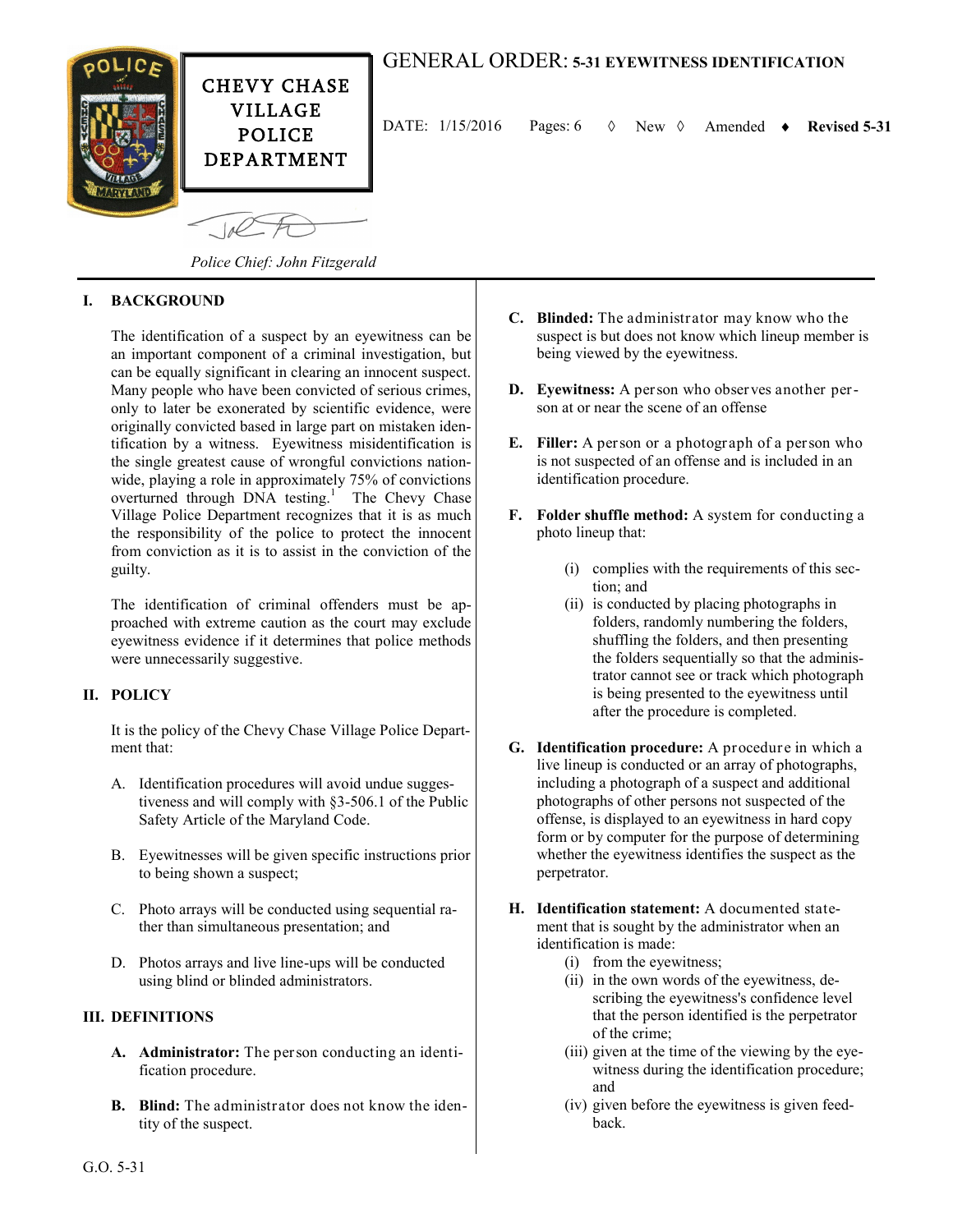- **I. Live lineup:** A procedure in which a perpetrator is placed among a group of other persons whose general appearance resembles the perpetrator.
- **J. Perpetrator:** A person who committed an offense.
- **K. Suspect:** A per son who is suspected of committing an offense.
- **L. Show-up:** The live presentation of one suspect to an eyewitness shortly after the commission of a crime.

## **IV. PROCEDURES**

### **A. Right to Counsel After Initial Appearance**

- 1. Once a suspect has appeared before a commissioner on a criminal charge, or has been arraigned or indicted, his/her right to have counsel present at a physical line-up procedure attaches. No right to the presence of counsel exists simply because a complaint has been filed, even if an arrest warrant has issued.
- 2. No right to counsel attaches for identification procedures where the suspect is not physically present, such as those involving photographs or composite drawings, whether conducted before or after the initiation of adversarial criminal proceedings.

### **B. General Considerations**

- 1. Due process requires that identifications be conducted in a fair, objective, and nonsuggestive manner. Due process is violated when identification procedures conducted by the police are unnecessarily suggestive and conducive to irreparable mistaken identification.
- 2. Upon response to the scene of a crime involving more than one eyewitness, officers must make an effort to prevent eyewitnesses from comparing their recollections of the offender or the incident. Officers may accomplish this by promptly separating the witnesses and interviewing each out of the earshot of the others. Witnesses must not participate in identification procedures together. For example, witnesses should not be transported together to view a suspect during a show-up.
- 3. Officers should use caution when interviewing eyewitnesses. Specifically, they should avoid the use of leading questions.
- 4. Prior to asking an eyewitness to identify a suspect, police officers should obtain a detailed description of the offender.
- 5. When an identification is made in any identification procedure, the administrator shall document in writing all identification statements made by the eyewitness.
- 6. Officers must document every show-up, photo array, or line-up procedure, whether an identification is made or not, shall be submitted. At a minimum, the report shall include the instructions given to the witness by the officer and the information contained in paragraph F, below.
- 7. Officers shall not provide any feedback positive or negative—to the eyewitness regarding suspect identification, but shall only document statements made by the eyewitness.

### **C. Blind or Blinded Administrator Required**

- 1. An identification procedure shall be conducted by a blind or blinded administrator.
- 2. An administrator may be blinded through the use of:
	- a. An automated computer program that prevents the administrator from seeing which photos the eyewitness is viewing until after the identification procedure is completed; or
	- b. The folder shuffle method.

## **D. Use of fillers:**

- 1. Each filler shall resemble the description of the perpetrator given by the eyewitness in significant physical features, including any unique or unusual features.
- 2. At least five fillers, in addition to the suspect, shall be included when photographs are displayed to an eyewitness.
- 3. At least four fillers, in addition to the suspect, shall be included in a live lineup.
- 4. If an eyewitness has previously participated in an identification procedure in connection with the identification of another person suspected of involvement in the offense, the fillers in the identification procedure shall be different from the fillers used in any prior identification proce-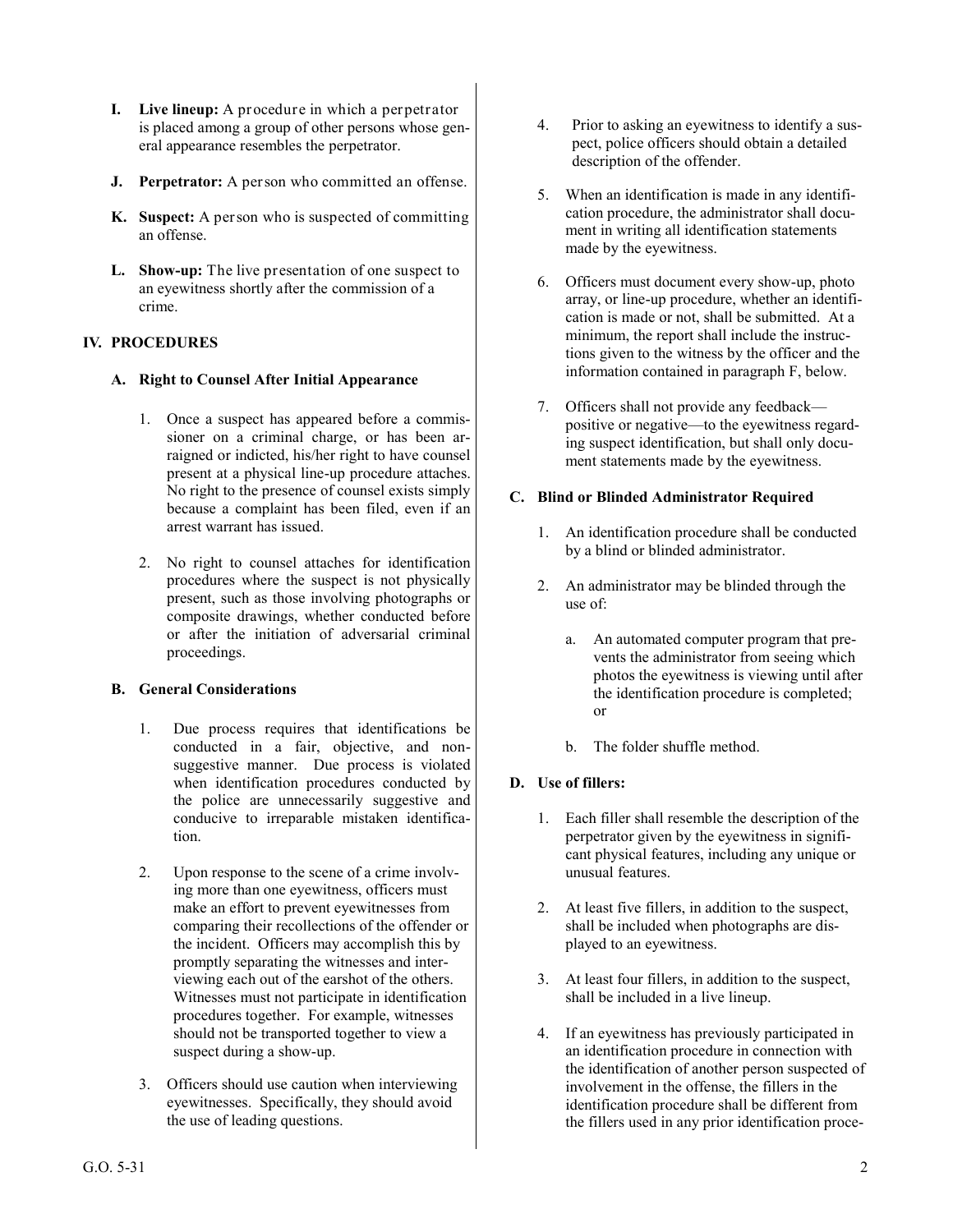dure.

### **E. Multiple eyewitness procedures:**

- 1. The identification procedure shall be conducted separately for each eyewitness.
- 2. The suspect shall be placed in a different position for each identification procedure conducted for each eyewitness.
- 3. The eyewitnesses may not be allowed to communicate with each other until all identification procedures have been completed.

### **F. Written record required**

- 1. Except as provided in paragraph (2) of this subsection, the administrator shall make a written record of the identification procedure that includes the following information:
	- all identification and nonidentification results obtained during the identification procedures;
	- the signed identification statement of the eyewitness;
	- the names of all persons present at the identification procedure;
	- the date and time of the identification procedure;
	- any eyewitness identification of a filler; and
	- all photographs used in the identification procedure.
- 2. If a video or audio record of the identification procedure captures all of the information in paragraph (1) of this subsection, a written record is not required.

### **G. Witness Instructions**

An officer conducting an identification procedure must read the witness a set of instructions from a departmental form (show-up card, or photo array or line-up instruction form). Those instructions should include the following:

- 1. You are being asked to view (some people or a set of photographs).
	- a. You will be viewing the photographs one at a time in random order.
	- b. Please look at all of them. I am required to show you the entire series.
	- c. Please make a decision about each photograph before moving on to the next one.
- 2. The person who you saw may or may not be (one of the people or in the set of photographs) you are about to view.
- 3. You should remember that it is just as important to clear innocent persons from suspicion as to identify the guilty.
- 4. The officer (showing the photographs or administering the line-up) does not know whether any of the people in the array are the person you saw. (Not for use with show-ups.)
- 5. The individuals (in the photographs) you view may not appear exactly as they did on the date of the incident because features such as head and facial hair are subject to change. (Not for use with show-ups.)
- 6. Regardless of whether or not you identify someone, the police department will continue to investigate the incident.
- 7. If you select someone, the procedure requires us to ask you to state, in your own words, how certain you are.
- 8. If you do select someone, please do not ask us questions about the person you have selected, as no information can be shared with you at this stage of the investigation.
- 9. Regardless of whether you select someone, please do not discuss the procedure with any other witnesses in the case.
- 10. Do you have any questions about the procedure before we begin?

## **H. Show-ups**

- 1. Show-up identification procedures should only be used soon after a crime has been committed, typically within two hours, or under exigent circumstances, such as the near death of the only available witness. Show-ups should be conducted live.
- 2. Every show-up must be as fair and nonsuggestive as is practical. Specifically, if the suspect is handcuffed, he/she should be positioned so that the handcuffs are not visible to the witness. The suspect should not be viewed when he/she is inside a police vehicle, in a cell, or in jail clothing.
- 3. Detaining a person who fits the description of a suspect in order to arrange a show-up is lawful where the officer has reasonable suspicion that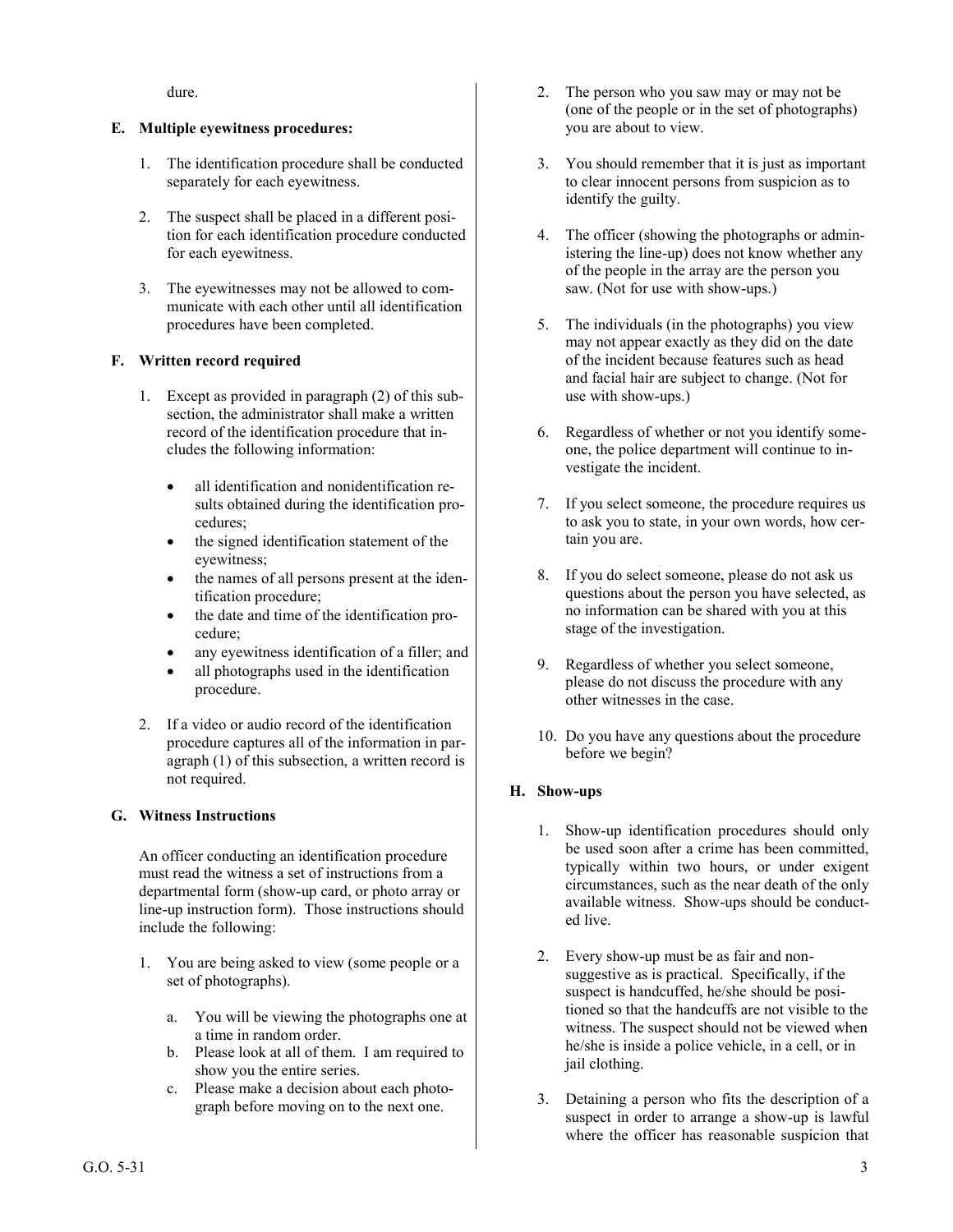the suspect has committed a crime, even if probable cause to arrest has not yet developed.

- 4. If the witness fails to make a positive identification and sufficient other evidence has not developed to provide probable cause to make an arrest, the suspect must be permitted to leave. His/her identity should be recorded and included in the officer's report.
- 5. If a suspect is stopped within a short time after the commission of the crime, he/she may be detained at the site of the stop and the witness should be taken there to view he suspect. **Do NOT transport the suspect for the show-up** unless there is no other way to conduct the show -up.
- 6. Police officers must not do or say anything that might convey to the witnesses that they have evidence of the suspect's guilt. Officers should turn down their radios so that the witness they are transporting does not pick up information about the stop of the suspect.
- 7. The suspect should be viewed by one witness at a time and out of the presence or hearing of other witnesses. Witnesses who have viewed the suspect must not be permitted to communicate with those who have not.
- 8. Officers may transport victims or witnesses in police vehicles to cruise the area where a crime has just occurred in order for them to attempt to point out the perpetrator. While checking the area, officers must be careful not to make any statements or comments to the witnesses which could be considered suggestive.

### **I. Preparing a Photo Array**

- 1. Include one suspect and a minimum of five fillers in each array. Mark the back of each photo with sequential numerals. Use a separate array for each suspect.
- 2. Use photographs of the same size and basic composition. Do not include more than one photograph of the same person.
- 3. Select fillers who generally fit the witness' description of the offender.
- 4. Ensure that photos bear no markings indicating previous arrests.
- 5. Once the array has been assembled, examine it to ensure that nothing about the suspect's photo makes him/her stand out.

6. In cases with multiple witnesses, change the order of photos from one witness to the next.

### **J. Showing a Photo Array**

- 1. Photo arrays should be shown to witnesses as soon as practical after the commission of a crime.
- 2. If a photo array is shown by a blind administrator, photos must be shown one at a time to an eyewitness. Before moving to the next photo, the current photo must be moved out of sight. The blind administrator must record what the eyewitness says upon viewing each individual photo.
- 3. If a photo array is shown by a blinded administrator, the folder shuffle method must be used unless the administrator has the ability to display photo images on a computer so as to remain blinded to which image is being viewed by the eyewitness during the display.
- 4. Allow each witness to view the photographs independently, out of the presence and hearing of the other witnesses.
- 5. Never make suggestive statements that may influence the judgment or perception of the witness.
- 6. The administrator should carefully instruct the witness by reading from a departmental Identification Procedure Instruction Form, and the witness should be asked to sign the form indicating that he/she understands the instructions. The administrator should also sign and date the form.
- 7. The procedure should be repeated until the witness has viewed each photograph. If the witness identifies a subject before all the photographs have been viewed, the officer should remind the witness that he/she is required to show the rest of the photographs.
- 8. If the witness fails to make an identification, but asks to view the array a second time, the officer administering the identification should ask the witness if he/she was able to make an identification from the original viewing. If the witness is unable to make an identification, but feels that it would be helpful to repeat the procedure, then it is permissible to show the entire array a second time. An array may not be shown more than twice. The administrator must record the fact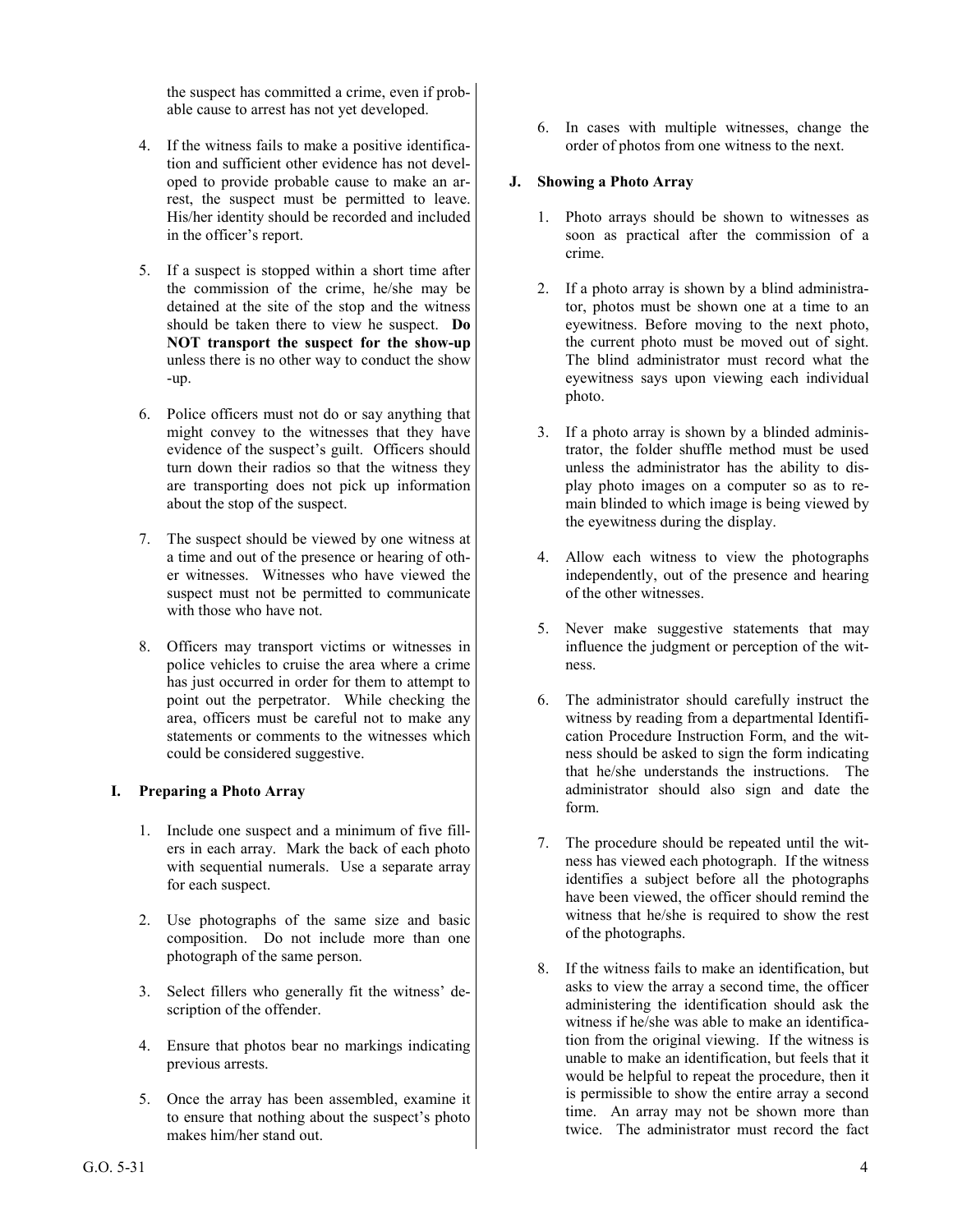that the array was shown a second time.

- 9. If the witness identifies the suspect, the officer should ask the witness how certain he/she is of the identification. Officers should ask the witness not to use a numerical scale, but rather his/ her own words.
- 10. The photo array should be preserved as evidence in the same configuration as when the identification was made.
- 11. If more than one witness is to view an array, a separate unmarked array shall be used for each witness.

# **K. Line-ups**

- 1. Line-ups shall be conducted under the direction of a detective from an outside agency, and, when feasible, after consultation with the State's Attorney's Office.
- 2. The detective shall be responsible for recording the procedure.
- 3. A suspect cannot be detained and compelled to participate in a line-up without probable cause to arrest. If a suspect refuses to participate in a line-up, the State's Attorney's Office may be asked to apply for a court order to compel the suspect to cooperate.
- 4. Before any suspect who has been arraigned or indicted is shown to eyewitnesses in a line-up or other live identification procedure, he/she must be informed of his/her right to have an attorney present at the line-up. Unless a valid waiver is voluntarily and knowingly made, in writing if possible, no such identification may proceed without the presence of the suspect's attorney.
- 5. Select a group of at least four fillers who fit the description of the subject as provided by the witness(es). Because line-ups will be administered by an officer who does not know the identity of the suspect, the fillers selected should not be known to the officer administering the lineup. In selecting line-up fillers, abide by the guidelines for photo array fillers as described above.
- 6. All persons in the line-up should carry cards that identify them only by number and should be referred to only by their number. As with photo arrays, each witness must view the line-up independently, out of the presence and hearing of the other witnesses.
- 7. The investigating officer should explain to the witness that a second officer (the line-up administrator) will be conducting the line-up, and that he/she does not know the identity of the people participating.
- 8. The investigating officer should carefully instruct the witness by reading from a departmental Identification Procedure Instruction Form, and the witness should be asked to sign the form indicating that he/she understands the instructions. The officer should also sign and date the form.
- 9. The investigating officer should leave the room while the line-up administrator conducts the line -up.
- 10. Unless the detective or the assistant state's attorney direct otherwise, the line-up should be conducted so that the suspect and fillers do not actually line up, but rather so that they are displayed to the witness one at a time. This can be accomplished by having them enter the room individually and leave before the next one enters.
- 11. The procedure for showing the participants to the witness and for obtaining a statement of certainty is the same as for photo arrays.
- 12. When an attorney for the suspect is present, the attorney should be permitted to make reasonable suggestions regarding the composition of the line-up and the manner in which it is to be conducted. Any suggestions made by the suspect's attorney should be included as part of the lineup report.
- 13. Allow counsel representing the accused sufficient time to confer with his/her client prior to the line-up. Once the line-up is commenced, attorneys should function as observers and he/ she should not be permitted to converse with the line-up participants, or with the witnesses, while the line-up is underway. The concept of blind administration requires that no one be present who knows the identity of the suspect. For this reason, the attorney should leave the room before the line-up begins. An attorney who does not know which person is the defendant may attend the line-up in place of the suspect's attorney.
- 14. The suspect's attorney is not legally entitled to the names or addresses of the witnesses attending a line-up if the suspect has not yet been ar-